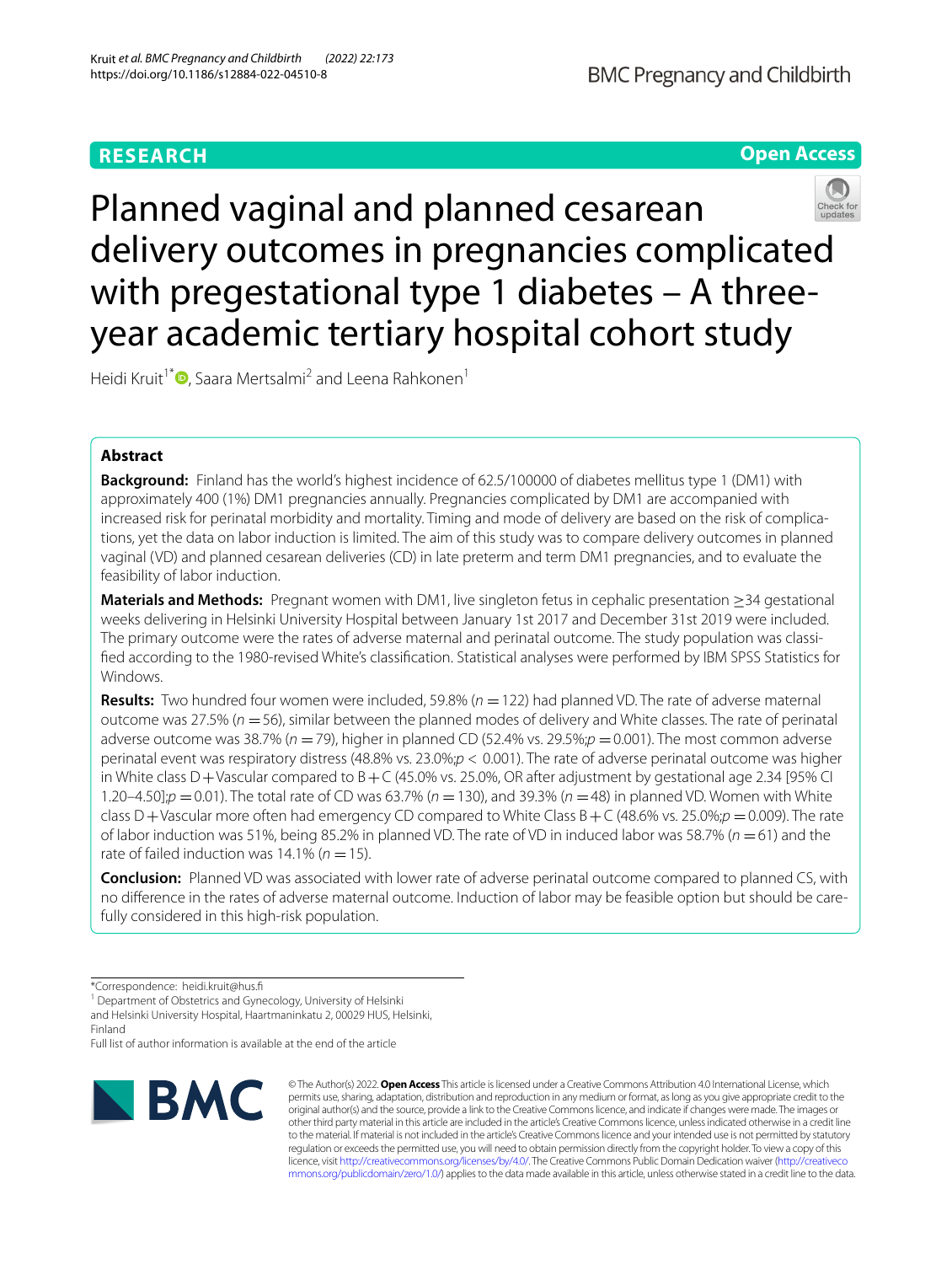**Keywords:** Diabetes mellitus type 1, Pregestational diabetes, Adverse maternal outcome, Adverse perinatal outcome, Unscheduled caesarean delivery, Induction of labor

# **Background**

Finland has the world's highest incidence of 62.5/100000 of diabetes mellitus type 1 (DM1), an autoimmune disease leading to insulin therapy and development of vascular, renal, and neuropathic complications [[1](#page-7-0), [2](#page-7-1)]. Approximately 400 (1%) pregnancies are complicated by DM1 annually  $[3]$  $[3]$ . The perinatal mortality rate has decreased over the decades, but pregnancies complicated by pregestational diabetes are still accompanied with increased risk for perinatal morbidity and mortality [\[4](#page-7-3), [5\]](#page-7-4). Risk for adverse perinatal outcome is the lowest with optimal glucose control achieved prior to pregnancy, and in the absence of maternal vascular complications, emphasizing the importance of pre-pregnancy counselling and multidisciplinary follow-up [\[6](#page-7-5), [7](#page-7-6)].

The classification of maternal diabetes, based on the age at onset and duration of diabetes and presence of complications, and their relationship to adverse pregnancy outcome, was frst introduced by Priscilla White in 1949 [[8\]](#page-7-7). In the 1980 revision of White's classifcation, the presence of chronic hypertension reclassifed the women with classes B and C as class  $D$  [[9\]](#page-7-8).

Optimal timing and delivery are based on glycemic control, fetal growth, and pregnancy complications. In Helsinki University Hospital, in which majority of the DM1 pregnancies of Finland are treated, delivery by 37–38 gestational weeks is usually indicated [\[6](#page-7-5)]. In women with poor glycemic control, diabetic complications, or macrosomic fetus, delivery is planned earlier [\[6](#page-7-5)]. However, only limited data exist on induction of labor in women with pregestational DM1.

The aim of this study was to compare delivery outcomes in planned vaginal delivery (VD) and planned caesarean delivery (CD) in late preterm and term pregnancies complicated by pregestational DM1, and to evaluate the feasibility of labor induction in these women.

# **Materials and Methods**

This retrospective cohort study included all pregnant women with pregestational DM1, live singleton pregnancies in cephalic presentation  $\geq$  34 gestational weeks in Helsinki University Hospital between January 1st 2017 and December 31st 2019. The study protocol was approved by the institutional review board of the hospital region (Helsinki and Uusimaa Hospital District Committee for Obstetrics and Gynecology, HUS/3172/2018 and HUS/54/2019). Due to the retrospective nature of the study, written informed consent was waived according to national legislation (Medical Research Act 488/1999, chapter 2 a (23.4.2004/295), section 5 and 10a).

The primary outcome were the rates of adverse maternal and perinatal outcome. Maternal adverse outcome was defned as maternal death, admission to intensive care unit, uterine rupture, hysterectomy, post-partum hemorrhage  $\geq 1000$  ml, preeclampsia,, and intrapartum infection or post-partum infection. Perinatal adverse outcome was defned as stillbirth, neonatal death, shoulder dystocia, birth injury defned as brachial plexus injury or fracture, neonatal seizures, umbilical artery blood pH ≤7.05 at birth, umbilical artery blood base excess ≤−12, 5-min Apgar-score<7, and neonatal infection.

The data on baseline characteristics and delivery outcomes were collected in the hospital database. Maternal baseline characteristics included age, height, pre-pregnancy body mass index (BMI), smoking, age of DM1 onset, diabetes complications, previous pregnancies and deliveries. The collected delivery parameters included the induction to delivery interval, mode of delivery, indication for cesarean section (CS), post-partum hemorrhage, perineal tear, placental retention, intrapartum and postpartum infections, birthweight, Apgar score, umbilical artery blood gas values, admission to maternal or neonatal intensive care unit, and maternal birth experience.

All women with pregestational diabetes were routinely scheduled for prenatal visits every 4weeks until 28 gestational weeks, and every 2weeks from 28weeks until delivery. Prenatal monitoring included ultrasound assessment of fetal growth and wellbeing, maternal blood pressure and urine sampling, and multidisciplinary assessment of glucose monitoring and diabetes treatment. Continuous glucose monitoring measuring the glucose content of interstitial fuid through a needle sensor inserted subcutaneously and short- or rapid-acting insulin analogues were routinely used during pregnancy. The patient shared their glucose scanning data with the maternity clinic via an online application. Hemoglobin A1c (HbA<sub>1c</sub>) was routinely measured every 4weeks, and diabetic eye screening was performed in the early pregnancy.

The study population was classified according to the 1980-revised White's classifcation [\[9\]](#page-7-8). Women with pregestational hypertension were upstaged to class D [[10\]](#page-7-9). Nephropathy was defined as  $\geq$ 500 mg/dl proteinuria in the early pregnancy. Classes F, R, RF, and H were combined to create a "Vascular class" due to the small number of patients representing each of these groups. Proliferative retinopathy, nephropathy or cardiovascular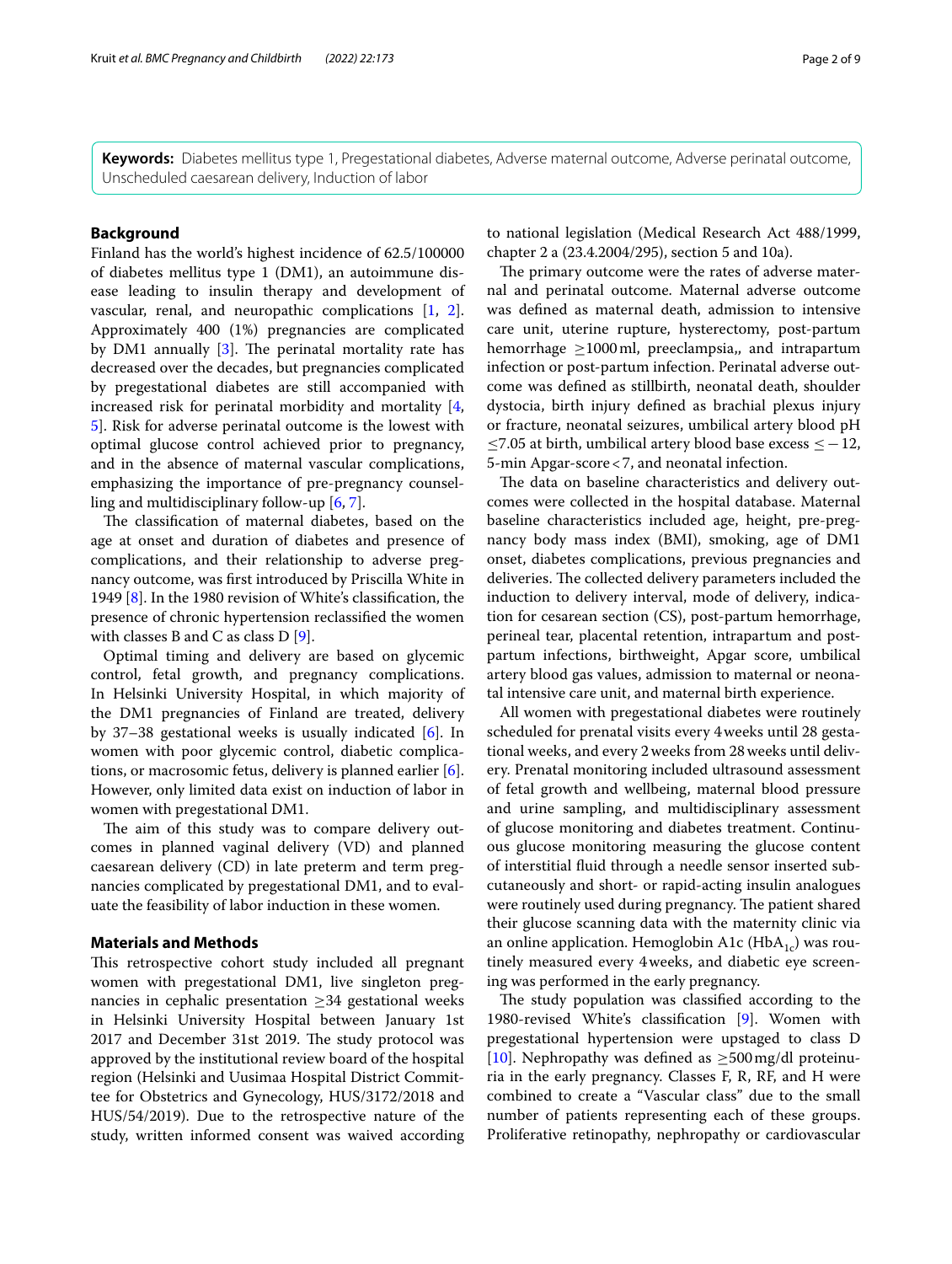heart disease were considered a vascular complication. Preeclampsia was diagnosed as blood pressure readings  $\geq$ 140/90 mmHg with either proteinuria  $\geq$ 0.5 g/day or evidence of end-organ involvement including symptoms and abnormal preeclampsia laboratory values. Fetal macrosomia was defned as a combination of either growth above 95th percentile for the given gestational age (3500g at 36weeks of gestation, 3700g at 37weeks, and 3900g at 38 weeks) or the absolute birthweight of  $\geq$ 4500 g [[11\]](#page-7-10).

Induction of labor was carried out by oral 50 mcg misoprostol administered every 4h or a single 40–80ml balloon catheter (Rüsch 2-way Foley Couvelaire tip catheter size 22 Ch, Telefex Medical, Athlone, Ireland) retained for a maximum of 24h. When Bishop score  $\geq 6$  was reached, labor induction was continued by amniotomy in case of intact amniotic membranes, and oxytocin in the absence of spontaneous contractions. Continuous intrapartum electronic fetal monitoring and glucose monitoring minimally every hour during labor was routinely used. Failed induction was diagnosed after ruptured membranes and 12h of oxytocin administration without cervical change [\[12\]](#page-7-11).

Shoulder dystocia was defned as delivery that required additional obstetric maneuvers to deliver the fetus after the head was delivered and gentle traction had failed. Maternal satisfaction in birth experience was measured after delivery using a Visual Analog Scale (VAS) score [[13\]](#page-7-12), where zero stands for the most negative experience possible and ten for the most positive experience possible. VAS-score<5 was defned as low birth experience score.

The data are expressed as  $n$  (%) and means (SD) and median (range) as separately indicated. Statistical analyses were performed by using IBM SPSS Statistics for Windows, Version 26.0 (Armonk, NY, USA). Categorical variables were analyzed for odds ratios (OR) with 95% confdence interval (CI). Categorical variables were compared by the chi-square test and Fisher's exact test when appropriate. Data with continuous variables were performed by T-test when the data followed normal distribution and by a Mann-Whitney U test if the data did not follow normal distribution. Unadjusted and adjusted odd ratios (OR) with 95% confdence intervals (CI) were calculated for the primary outcome by modelling the data to control for gestational age. A  $p$ -value <0.05 was considered statistically signifcant.

## **Results**

The study population included 204 women with pregestational DM1. The planned mode of delivery was planned CD in 40.2% ( $n = 82$ ) and planned VD in 59.8% ( $n = 122$ ) of the women. The mean age of then women was 31.1 (SD 5.0) years, the mean BMI 25.3 (SD 4.5), and the mean

gestational age  $37.1$  (SD 1.1) weeks. The median age of receiving DM1 diagnosis was 12.0 (range 1–37) years. The characteristics and the modified White classification [[11\]](#page-7-10) of the study population are presented in Table [1.](#page-3-0) One or more diabetic complication prior to the pregnancy were present in 56.9% of the study population.

The delivery outcomes are shown in Table [2](#page-4-0). The total rate of adverse maternal outcome composite was 27.5%  $(n = 56)$ , being similar in planned VD and planned CD (Table [2](#page-4-0)). No cases of maternal death, admission to intensive care unit, uterine rupture, or hysterectomy occurred. The most common maternal adverse event was postpartum hemorrhage ≥1000ml, which occurred in 17.2%  $(n = 35)$  of the women, with no difference between the planned modes of delivery (Table [2](#page-4-0)).

The rate of adverse perinatal outcome composite in the study population was  $38.7\%$  ( $n = 79$ ), being higher in planned CD compared to planned VD (29.5% vs. 52.4%; *p* =0.001, OR 2.6 [95% CI 1.5–4.7]) (Table [2\)](#page-4-0). No cases of stillbirth or neonatal death occurred. The most common perinatal adverse event (33.3%,  $n = 68$ ) was respiratory distress requiring ventilatory treatment, being higher in planned CS (23.0% in planned VD vs. 48.8% in planned CD;  $p < 0.01$ ). Neonatal intensive care unit (NICU) admission was more common in the planned CD compared to planned VD (68.3% vs. 51.6%;  $p = 0.02$ ). The most common reason for NICU admission was respiratory distress in both groups (Table  $2$ ). The total rate of fetal macrosomia was 40.2%, being higher in planned CD (Table [2\)](#page-4-0). The rate of shoulder dystocia in VD was 5.4% ( $n = 4/74$ ). Two of the cases of shoulder dystocia occurred in White Class B women, one in White class D, and one in Vascular Class. Three of the women underwent induction of labor, and one woman in White Class B had spontaneous onset of labor. The respective birthweight and gestational age were  $4230g (35+2)$ ,  $3440g$  $(38+0)$ , 3940 g $(37+2)$  and 3700 g $(38+1)$ .

The total rate of caesarean delivery in the cohort was 63.7% ( $n = 130$ ). Of the women with planned VD, 39.3%  $(n = 48)$  had unscheduled CS. The women with one or more diabetic complication less frequently achieved VD compared to the women with no diabetic complication  $[50.0\%~(n=28)$  vs 69.7%  $(n=46); p=0.026$ . The main indications for unscheduled CS were fetal distress in 50.0% and labor arrest in 47.9% of the cases (Table [2\)](#page-4-0). The unscheduled CS and VD rates of the women with planned VD according to the modifed White classifcation are presented in Table [3.](#page-5-0) The rate of unscheduled CS was the highest in White Class D (Table  $3$ ). The rates of composite adverse maternal outcome did not difer between the White Classes (Table [3](#page-5-0)) in planned VD (White class  $B + C$  25.0% vs. White class  $D + V$ ascular 27.0%;  $p = 0.80$ , and after adjustment by gestational age OR 1.06 [95% CI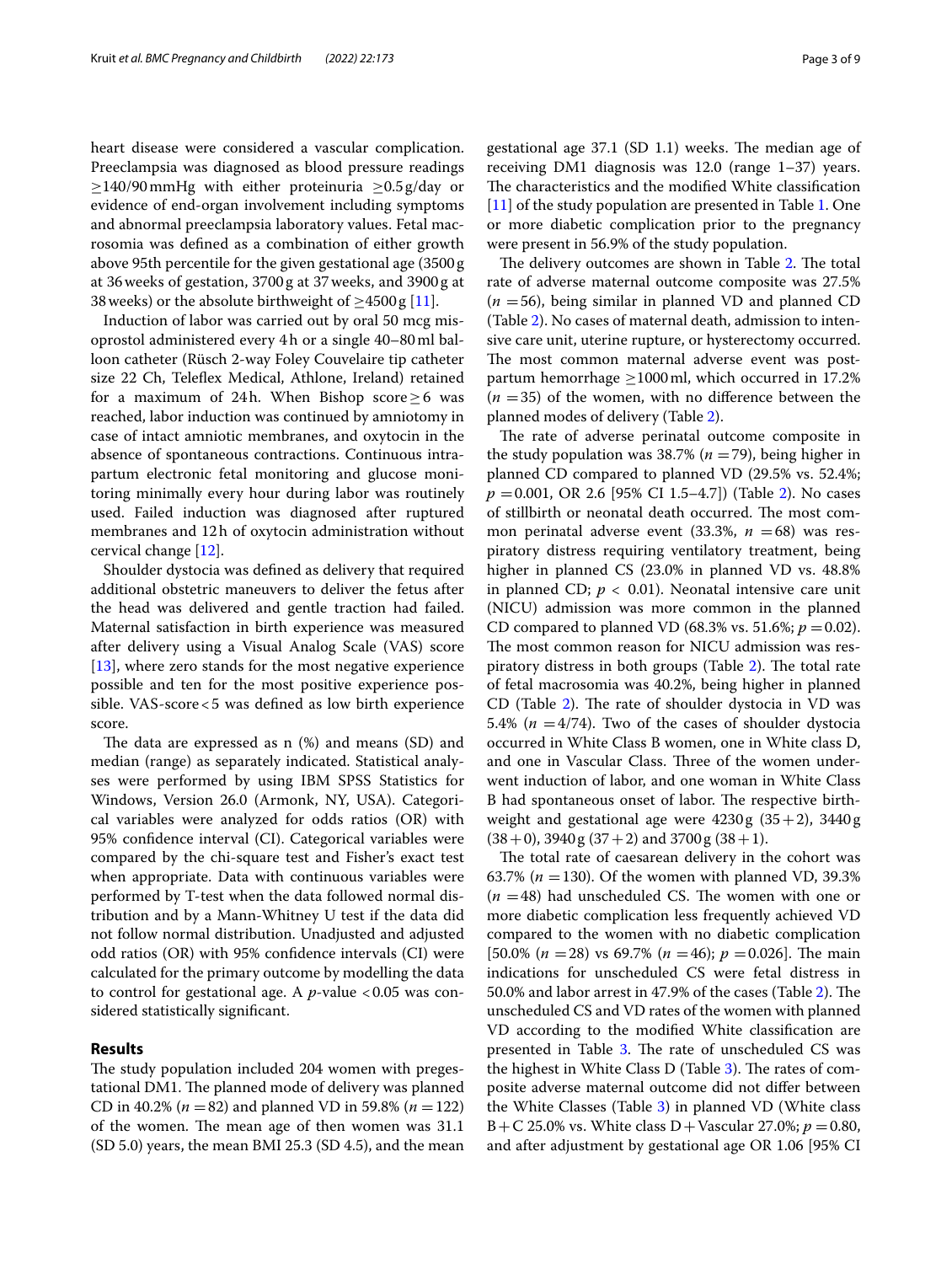<span id="page-3-0"></span>

| <b>Table 1</b> Characteristics and the modified White classification |  |  |  |
|----------------------------------------------------------------------|--|--|--|
| [10] of the study population $N = 204$                               |  |  |  |

|                                           | Planned<br>vaginal<br>delivery |      | Planned<br>caesarean<br>delivery |      | p-value |
|-------------------------------------------|--------------------------------|------|----------------------------------|------|---------|
|                                           | $n = 122$                      | %    | $n = 82$                         | %    |         |
| Nulliparous                               | 70                             | 57.4 | 32                               | 39,0 | 0.01    |
| Maternal age $\geq$ 35                    | 26                             | 21.3 | 24                               | 29.3 | 0.20    |
| Maternal height < 164 cm                  | 22                             | 26.8 | 36                               | 29.5 | 0.68    |
| Pre-pregnancy BMI $\geq$ 30               | 16                             | 13.1 | 16                               | 19.5 | 0.22    |
| Previous caesarean section                | 17                             | 13.9 | 46                               | 56.1 | < 0.001 |
| Previous vaginal delivery                 | 38                             | 31.1 | 5                                | 6.1  | < 0.001 |
| Smoking                                   | 13                             | 10.7 | 7                                | 8.5  | 0.62    |
| IVF                                       | 4                              | 3.3  | 3                                | 3.7  | 0.88    |
| Induction of labor                        | 104                            | 85.2 | <b>NA</b>                        |      |         |
| Onset age of DM1                          |                                |      |                                  |      |         |
| <10 years                                 | 42                             | 34.4 | 33                               | 40.2 | 0.40    |
| 10-19 years                               | 49                             | 40.2 | 35                               | 42.7 | 0.72    |
| $\geq$ 20 years                           | 31                             | 25.4 | 14                               | 17.1 | 0.16    |
| Duration of DM1                           |                                |      |                                  |      |         |
| <10 years                                 | 34                             | 27.9 | 11                               | 13.4 | 0.02    |
| $10-19$ years                             | 38                             | 31.1 | 28                               | 34.1 | 0.65    |
| $\geq$ 20 years                           | 50                             | 41.0 | 43                               | 52.4 | 0.11    |
| Diabetes complications                    |                                |      |                                  |      |         |
| Retinopathy                               | 54                             | 44.3 | 55                               | 67.1 | 0.001   |
| Proliferative retinopathy                 | $\overline{2}$                 | 1.6  | 5                                | 6.1  | 0.12    |
| Nephropathy                               | 4                              | 3.3  | 3                                | 3.7  | 0.88    |
| Neuropathy                                | 1                              | 0.8  | 5                                | 6.1  | 0.04    |
| Pregestational hypertension               | 3                              | 2.5  | 4                                | 4.9  | 0.35    |
| Preeclampsia                              | 8                              | 6.6  | 7                                | 8.5  | 0.60    |
| The Modified White Class                  |                                |      |                                  |      |         |
| Class B <sup>a</sup>                      | 22                             | 18.0 | 7                                | 8.5  | 0.06    |
| Class $C^b$                               | 26                             | 21.3 | 9                                | 11.0 | 0.06    |
| Class D <sup>c</sup>                      | 68                             | 55.7 | 60                               | 73.2 | 0.01    |
| Class R <sup>d</sup>                      | $\overline{2}$                 | 1.6  | 3                                | 3.7  | 0.36    |
| Class $Fe$                                | 4                              | 3.3  | 1                                | 1.2  | 0.35    |
| Class RFf                                 | 0                              | 0    | $\overline{2}$                   | 2.4  | 0.16    |
| Class "Vascular complica-<br>$t$ ion" $9$ | 6                              | 4,9  | 6                                | 7,3  | 0.45    |

 $^{\rm a}$  Class B; Onset age  $\geq$  20 years or duration < 10 years, no complications

<sup>b</sup> Class C; Onset age 10–19 years or duration 10–19 years, no complications

 $\textsf{c}$  Class D; Onset age of < 10 years or duration  $\geq$ 20 years, background retinopathy or hypertension

<sup>d</sup> Class R; Proliferative retinopathy or vitreous haemorrhage

e Class F; Nephropathy with over 500mg/dl proteinuria

f Class RF; Criteria for both Classes R and F coexist

<sup>g</sup> Class "Vascular"; Classes F, R, RF, and H were combined to create a "Vascular" class

0.46–2.45];  $p = 0.90$ ). The rate of adverse perinatal outcome composite was higher in White class B compared to White class C, and in White class D and Vascular combined to combined White class B and C (Table [3\)](#page-5-0). After adjustment with gestational age, the risk for adverse perinatal outcome with planned VD in White class D and Vascular was similar to combined White class B and C (OR 1.699 [95% CI 0.74–3.92]; *p* =0.21).

Table [4](#page-6-0) presents the rates of adverse maternal and perinatal outcome composites according to the modifed White classifcation and the planned mode of delivery. The rates of adverse maternal outcome did not difer between the planned delivery modes and the White classes (White class D and Vascular compared classes B and C combined 30.0% vs. 21.9%, OR 1.53 [95% CI 0.77– 2.06], and after adjustment by gestational age OR 1.44 [95% CI 0.7–2.9];  $p = 0.31$ ) (Table [5\)](#page-7-13). The rate of adverse perinatal outcome was higher in White class D and Vascular compared to classes B and C combined (45.0% vs. 25.0%, unadjusted OR 2.46 [95% CI 1.27–4.73], and after adjustment by gestational age OR 2.34 [95% CI 1.2–4.5];  $p = 0.01$  (Table [5](#page-7-13)).

The rate of labor induction was 51% ( $n = 104$ ), being 85.2% ( $n=104/122$ ) in the women with planned vaginal delivery. The median induction to delivery interval was 31.4 (range  $1.9-104.2$ ) h. The rate of vaginal delivery in induced labor was 58.7% ( $n = 61$ ), and the rate of failed induction was  $14.1\%$  ( $n = 15$ ). Induction of labor was more often successful in White class  $B+C$  compared to White D+Vascular class (73.2% [*n* =30/41] vs. 49.2%  $[n = 31/63]$ ;  $p = 0.02$ ). The rates of adverse maternal outcome (76.0%  $[n = 79/104]$  vs. 83.3%  $[n = 15/18]$ ;  $p = 0.49$ ) and adverse perinatal outcome  $(13.5\%$  [ $n = 14/104$ ] vs. 27.8%  $[n = 5/18]$ ;  $p = 0.12$ ) were similar in women with induced and spontaneous onset of labor.

# **Discussion**

This study was a three-year tertiary referral hospital cohort assessing maternal and perinatal adverse outcomes according to the planned mode of delivery and the White classifcation in 204 late preterm or term pregnancies complicated by pregestational DM1. Our results suggest that planned VD is associated with lower rate of adverse perinatal outcome compared to planned CD in DM1 pregnancies, with no diference in the rates of adverse maternal outcome. The most common adverse perinatal outcome and reason for NICU admittance was respiratory distress requiring ventilatory treatment. The rate of unscheduled CS was higher, being almost 50%, in White Class  $D+V$ ascular women compared to White Class  $B+C$  women. Induction of labor resulted in vaginal delivery in approximately 60% of the women, with 14.1% induction failure, and may be a feasible option.

The strength of this study is the considerable size of the cohort, and the setting in a country of the highest incidence of DM1 in the world. The established management practices of our tertiary referral hospital with 14,000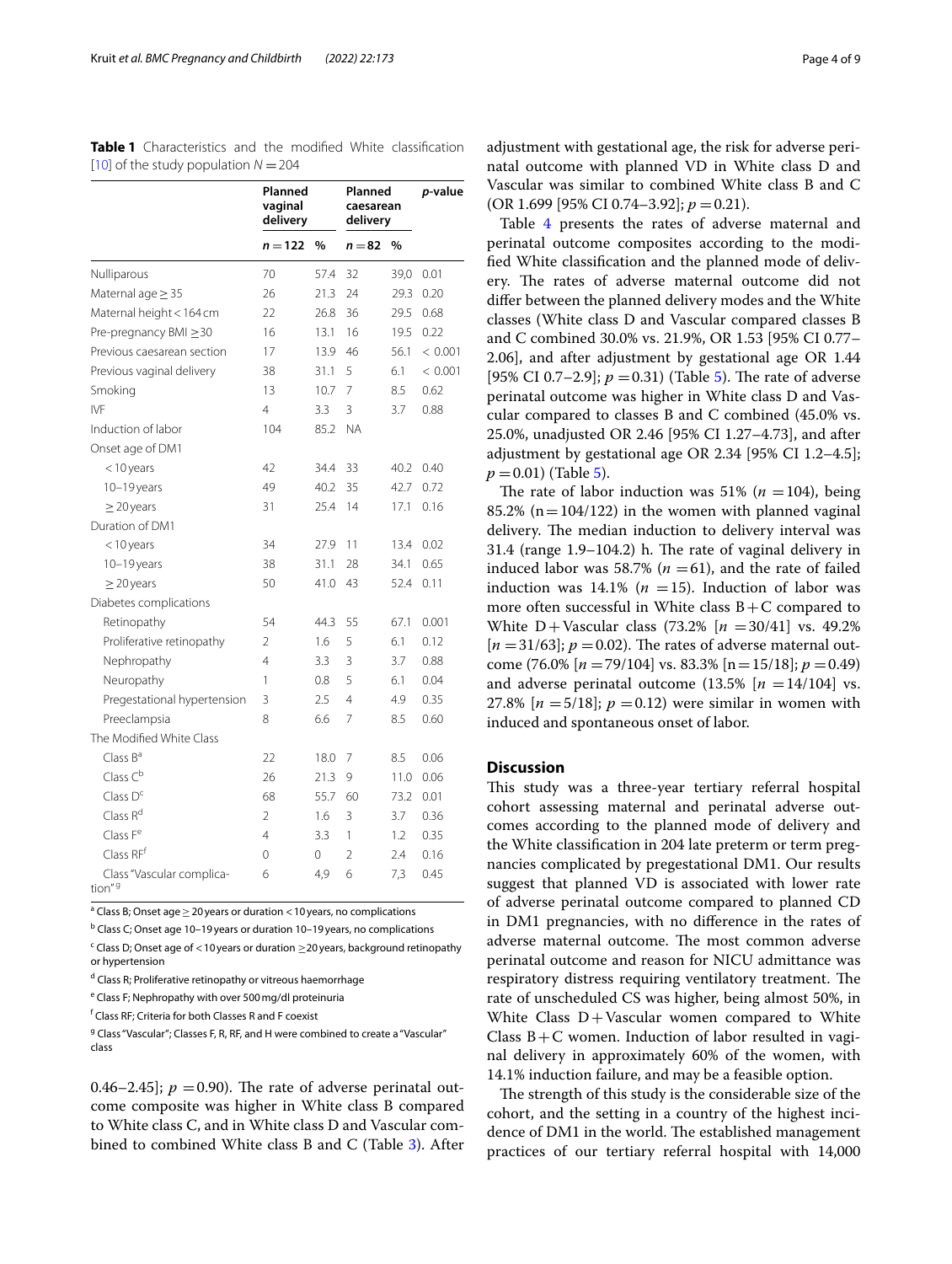# <span id="page-4-0"></span>**Table 2** Delivery outcomes in planned vaginal and planned caesarean delivery N = 204

|                                                                          |                     | Planned vaginal delivery | Planned caesarean<br>delivery |         | p-value |
|--------------------------------------------------------------------------|---------------------|--------------------------|-------------------------------|---------|---------|
|                                                                          | $n = 122$           | $\%$                     | $n = 82$                      | $\%$    |         |
| Vaginal delivery                                                         | 74                  | 60.7                     | $\circ$                       |         |         |
| Operative vaginal delivery                                               | 15                  | 12.3                     | $\circ$                       |         |         |
| <b>Emergency caesarean section</b>                                       | 48                  | 39.3                     | 5                             | 6.1     | < 0.001 |
| Fetal distress                                                           | 24                  | 50.0                     | $\mathbf{0}$                  |         |         |
| Labor arrest                                                             | 23                  | 47.9                     | $\boldsymbol{0}$              |         |         |
| Preeclampsia                                                             | 1                   | 2.1                      | 5                             | 6.1     |         |
| Induction of labor                                                       | 104                 | 85.2                     | <b>NA</b>                     |         |         |
| Vaginal delivery in induced labor                                        | 61                  | 58.7                     | <b>NA</b>                     |         |         |
| Failed induction                                                         | 15                  | 14.4                     | <b>NA</b>                     |         |         |
| Preterm delivery ( $\leq 36+6$ weeks)                                    | 78                  | 63.9                     | 41                            | 50.0    | 0.05    |
| Birthweight [mean (SD)]                                                  | 3668                | 444                      | 3965                          | 583     | < 0.001 |
| Fetal macrosomia <sup>a</sup>                                            | 36                  | 29.5                     | 46                            | 56.1    | < 0.001 |
| Birthweight ≥4500 g                                                      | $\overline{2}$      | 1.6                      | 15                            | 18.3    | < 0.001 |
| Number of women with composite adverse maternal outcome <sup>b</sup>     | 32                  | 26.2                     | 24                            | 29.3    | 0.63    |
| Number of instances of maternal morbidity                                | 38                  | 31.15                    | 25                            | 30.5    | 0.66    |
| Maternal death                                                           | 0                   |                          | $\mathbf 0$                   |         |         |
| Admission to intensive care                                              | 0                   |                          | $\boldsymbol{0}$              |         |         |
| Uterine rupture                                                          | $\mathbf{0}$        |                          | $\circ$                       |         |         |
| Hysterectomy                                                             | $\mathbf{0}$        |                          | $\circ$                       |         |         |
| Post-partum hemorrhage ≥1000 ml                                          | 21                  | 17.2                     | 14                            | 17.1    | 0.98    |
| Preeclampsia                                                             | 8                   | 6.6                      | 7                             | 8.5     |         |
| Maternal infection                                                       | 9                   | 7.4                      | $\overline{4}$                | 4.9     | 0.47    |
| Intrapartum infection                                                    | 4                   | 3.3                      | $\circ$                       | 0.0     | 0.10    |
| Post-partum infection                                                    | 5                   | 4.1                      | 4                             | 4.9     | 0.79    |
| Sphincter injury                                                         | 1                   | 0.8                      | <b>NA</b>                     |         |         |
| Maternal birth experience on visual analog scale (VAS) score < 5         | 15                  | 13.2                     | 4                             | 5.1     | 0.07    |
| Number of neonates with composite adverse perinatal outcome <sup>c</sup> | 36                  | 29.5                     | 43                            | 52.4    | 0.001   |
| Number of events of perinatal morbidity                                  | 58                  | 47.5                     | 50                            | 61.0    | < 0.001 |
| Stillbirth                                                               | 0                   |                          | 0                             |         |         |
| Neonatal death                                                           | 0                   |                          | $\circ$                       |         |         |
| Shoulder dystocia                                                        | 4                   | 3.3                      | 0                             |         |         |
| Birth injury                                                             | 3                   | 2.5                      | 0                             |         |         |
| Respiratory distress                                                     | 28                  | 23.0                     | 40                            | 48.8    | 0.58    |
| Neonatal seizures                                                        | 1                   | 0.8                      | 0                             |         |         |
| Umbilical artery blood $pH \leq 7.05$                                    | 5                   | 4.1                      |                               | 1.2     | 0.23    |
| Umbilical artery blood $BE \leq 12$                                      | 3                   | 2.5                      | $\mathbf 0$                   |         |         |
| 5-min Apgar-score 7 or less                                              | 14                  | 11.5                     | 9                             | 11.0    | 0.97    |
| Neonatal infection                                                       | $\mathsf{O}\xspace$ | 0.0                      | $\mathsf{O}\xspace$           | $0.0\,$ |         |
| Neonatal intensive care unit admission                                   | 63                  | 51.6                     | 56                            | 68.3    | 0.02    |
| Respiratory distress                                                     | 28                  | 23.0                     | 40                            | 48.8    | < 0.001 |
| Hypoglycemia                                                             | 12                  | $9.8\,$                  | 5                             | 6.1     | 0.36    |
| Prematurity                                                              | 21                  | 17.2                     | 10                            | 12.2    | 0.38    |
| Asphyxia                                                                 | $\overline{2}$      | 1.6                      |                               |         |         |
| Heart anomaly                                                            | $\mathbb O$         |                          | $\mathbf{1}$                  | 1.2     |         |

 $^{\rm a}$  Fetal macrosomia defined as growth above 90th percentile for the given gestational age or the absolute birthweight of  $\geq$ 4500 g

 $^{\rm b}$  Adverse maternal outcome composite included maternal death, admission to intensive care unit, uterine rupture, hysterectomy, post-partum hemorrhage  $\geq$ 1000 ml, preeclampsia, shoulder dystocia, and maternal intrapartum or post-partum infection

<sup>c</sup> Adverse perinatal outcome composite included stillbirth, neonatal death, birth injury, respiratory distress, neonatal seizures, umbilical artery blood pH ≤ 7.05 at birth, umbilical artery blood base excess (BE) ≤ 12, 5-min Apgar-score 7 or less, and neonatal infection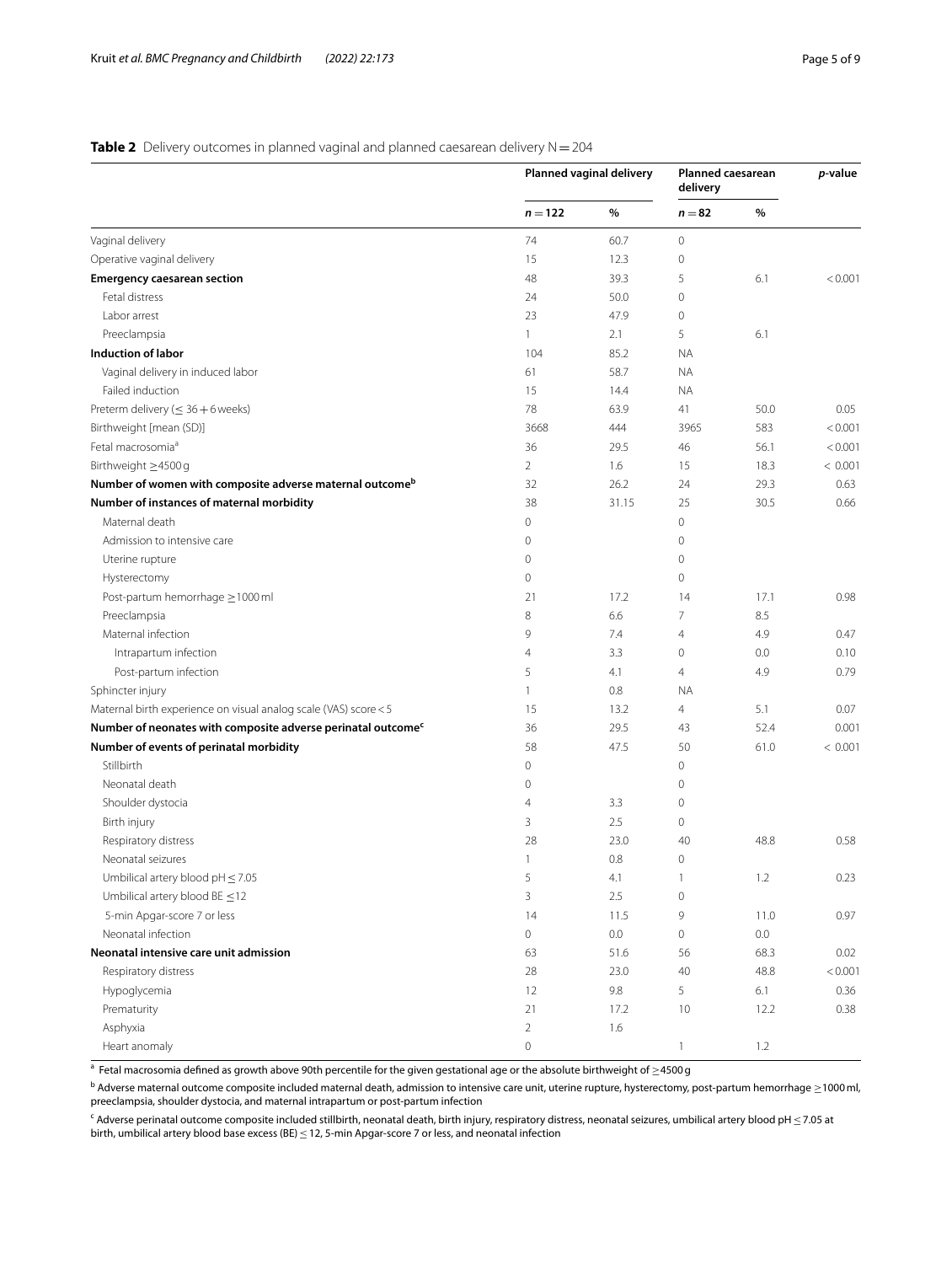|                              | Class $B(n=22)$ | Class $C(n = 26)$ | Class B and C<br>$(n=48)$ | <b>Class D and</b><br>Vascular $(n=74)$ | <i>p</i> -value <sup>a</sup> | <i>p</i> -value <sup>b</sup> | <i>p</i> -value <sup>c</sup> |
|------------------------------|-----------------|-------------------|---------------------------|-----------------------------------------|------------------------------|------------------------------|------------------------------|
|                              | n(%)            | n(%)              | n(%)                      | n(%)                                    |                              |                              |                              |
| Emergency caesarean delivery | 7(31.8)         | 5(19.2)           | 12(25.0)                  | 36 (48.6)                               | 0.32                         | 0.009                        | 0.009                        |
| Adverse maternal outcome     | 6(27.3)         | 6(23.1)           | 12(25.0)                  | 20(27.0)                                | 0.74                         | 0.69                         | 0.80                         |
| Adverse perinatal outcome    | 8(36.4)         | 3(11.5)           | 11 (22.9)                 | 25 (33.8)                               | 0.04                         | 0.03                         | 0.20                         |

<span id="page-5-0"></span>**Table 3** The rates of emergency caesarean delivery, adverse maternal and adverse perinatal outcome in the women with planned vaginal delivery according to the modified White classification  $n=122$ 

<sup>a</sup> p- value comparing the difference between Class B and Class C

<sup>b</sup> *p*- value comparing the diference between Class C and Class D

 $c$   $p$ - value comparing the difference between Classes B + C and Class D + Vascular

deliveries annually, and the uniform guidelines of pregnancy and labor management in women with pregestational diabetes enable realistic comparisons of delivery outcomes. The weakness of the study is the retrospective design that biases the conclusions of the study, since the women with planned CD and the women with planned VD are inherently diferent. However, in this high-risk population with high rate of fetal macrosomia and risk for shoulder dystocia and mortality, a randomized trial on the mode of delivery would not be feasible. We also regret not having the data on the  $HbA_{1c}$  – values prior to and during the pregnancy or information on pre-pregnancy counselling.

In our study, almost 60% of the women had at least one diabetic complication, retinopathy being the most common. Retinopathy commonly progresses in pregnancy  $[14, 15]$  $[14, 15]$  $[14, 15]$  $[14, 15]$  $[14, 15]$ , but this was not seen in our study. The occurrence of nephropathy and hypertension were lower in our study than the previously reported rates of 5–10%  $[15–17]$  $[15–17]$  $[15–17]$  $[15–17]$ . The rate of fetal macrosomia, associated with increased risk for shoulder dystocia, and perinatal mortality and morbidity was lower (40%) in our study compared to the previously reported estimates of 60% [[18–](#page-8-1)[20](#page-8-2)]. However, the defnitions for macrosomia in the previous publications range from the absolute birthweight of 4000 or 4500g to birthweight above the 90th percentile for the given gestational age [[18–](#page-8-1)[20](#page-8-2)]. In our study, both defnitions were combined to include all cases of macrosomia [\[11\]](#page-7-10).

Bennet's validation of the 1980's revised White classifcation showed the classifcation still helpful in providing information for assessing women with DM1 [\[10](#page-7-9)]. In Bennett's study, the incidence of macrosomia and shoulder dystocia decreased as the class increased toward the vascular categories, whereas the incidence of small for gestational age fetus and preeclampsia increased [\[11](#page-7-10)]. Controversially, in our study the birthweight was greater in White Class D compared to White class C, but half of the shoulder dystocia cases occurred in White class B. The lower rates of diabetic complications in our study may partly be explained by the routine use of continuous glucose monitors and frequent  $HbA_{1c}$  monitoring every 4weeks throughout the pregnancy, as better glucose control in the second and third trimester is associated with the lowest risk of fetal macrosomia and complications [\[7](#page-7-6), [18,](#page-8-1) [21,](#page-8-3) [22\]](#page-8-4). Furthermore, the multidisciplinary approach for pregnancy monitoring used in our clinic, has also previously been reported to result in better maternal and neonatal outcomes [[23](#page-8-5)].

The total rate of adverse maternal outcome in the study did not difer between the modes of delivery or the White classes. The rate of adverse perinatal outcome was higher in planned CD, with respiratory distress requiring ventilatory treatment being the most common adverse event. Respiratory distress was signifcantly more frequent in neonates delivered by planned CS compared to planned VD. The relatively high neonatal intensive care admission rate may partly be explained by the respiratory distress, the 60% rate of preterm birth, and the hospital policy of low threshold in admitting the neonates born to mothers with DM1 to intensive care unit for monitoring for hypoglycemia.

Limited data exists on labor induction in pregnancies complicated by pregestational DM1. In our cohort, almost nine of ten women aiming for vaginal delivery were induced. Labor induction resulted in successful vaginal delivery in approximately 60% of the women, being more often successful in White class B and C compared to White D and Vascular class. The rate of unscheduled CS was 40%, as also reported previously [[24\]](#page-8-6), and was the highest in White class D. Furthermore, the highest rates of adverse maternal and perinatal outcome occurred in White  $D+V$ ascular class diabetic women with failed attempt of VD and emergency cesarean delivery. Pregestational diabetes has been associated with increased rates of uterine rupture [\[25\]](#page-8-7), but this was not seen in our study.

In conclusion, our results suggest that planned vaginal delivery, including induction of labor, is associated with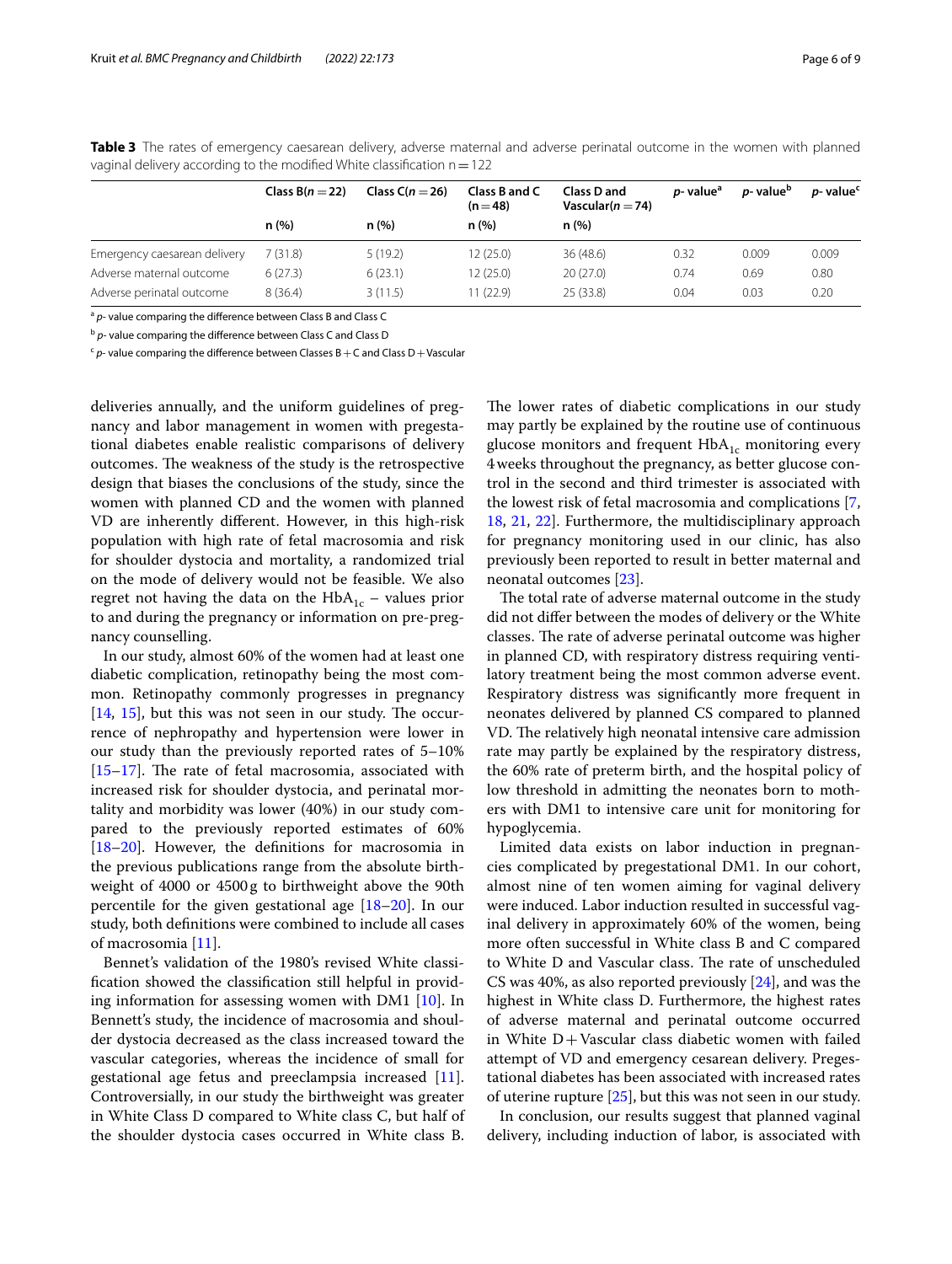| Table 4 The rates of adverse delivery outcome according to the planned mode of delivery in the modified White classes = 204<br>vaginaldelivery<br>$Class B(n = 29)$<br>$n = 22(96)$<br>Planned<br>8 (36.4)<br>6(27.3)<br>Adverse<br>Adverse<br>outcome<br>naternal | cesareandelivery value<br>$n = 7(96)$<br>Planned<br>1(14.3)<br>2(28.6) | 0.65 | vaginaldelivery<br>$lass C(n = 35)$<br>$n = 26 (%)$<br>lanned<br>3(11.5)<br>6(23.1) | cesareandelivery<br>$n = 9(96)$<br>Planned<br>1(11.1)<br>3(33.3) | p-value<br>0.16<br>0.65 | vaginaldelivery<br>Class $D(n = 128)$<br>$n = 68 (%)$<br>Planned<br>19 (27.9)<br>22 (32.4) | cesareandelivery<br>$n = 60(%)$<br>Planned<br>34 (56.7)<br>20(33.3) | p-value<br>0.006<br>0.51 | $Class$ D and Vascular( $n = 140$ )<br>vaginaldelivery<br>$n = 74(%)$<br>Planned<br>20 (27.0)<br>25 (33.8) | cesareandelivery<br>$n = 66(%)$<br>Planned<br>38 (57.6)<br>22 (33.3) | p-value<br>0.006<br>0.46 |
|--------------------------------------------------------------------------------------------------------------------------------------------------------------------------------------------------------------------------------------------------------------------|------------------------------------------------------------------------|------|-------------------------------------------------------------------------------------|------------------------------------------------------------------|-------------------------|--------------------------------------------------------------------------------------------|---------------------------------------------------------------------|--------------------------|------------------------------------------------------------------------------------------------------------|----------------------------------------------------------------------|--------------------------|
| outcome<br>perinatal                                                                                                                                                                                                                                               |                                                                        |      |                                                                                     |                                                                  |                         |                                                                                            |                                                                     |                          |                                                                                                            |                                                                      |                          |

<span id="page-6-0"></span>

| $\mathsf{I}$             |  |
|--------------------------|--|
| ă                        |  |
|                          |  |
|                          |  |
| 1                        |  |
|                          |  |
| ï                        |  |
| ī                        |  |
| j                        |  |
| J<br>i                   |  |
| $\overline{\mathbf{r}}$  |  |
|                          |  |
| l<br>Ì                   |  |
| l                        |  |
|                          |  |
|                          |  |
| j                        |  |
|                          |  |
| j<br>j                   |  |
|                          |  |
|                          |  |
| ī<br>l                   |  |
| j                        |  |
| ï                        |  |
| ׇ֖֚֚֬֕<br>i              |  |
| ç                        |  |
| d                        |  |
|                          |  |
| l<br>j                   |  |
| ł                        |  |
|                          |  |
| i<br>!<br>$\overline{)}$ |  |
| l                        |  |
| こうへいへい                   |  |
| ï                        |  |
|                          |  |
|                          |  |
| į                        |  |
| ;<br>;<br>i              |  |
|                          |  |
| l                        |  |
|                          |  |
| $\mathbf{I}$             |  |
|                          |  |
|                          |  |
| í                        |  |
| ı                        |  |
|                          |  |
| j                        |  |
|                          |  |
| ;<br>;<br>١              |  |
|                          |  |
| $\frac{1}{2}$<br>b       |  |
| l                        |  |
| $\frac{2}{1}$<br>Ì       |  |
| ı                        |  |
| \م<br>اها                |  |
|                          |  |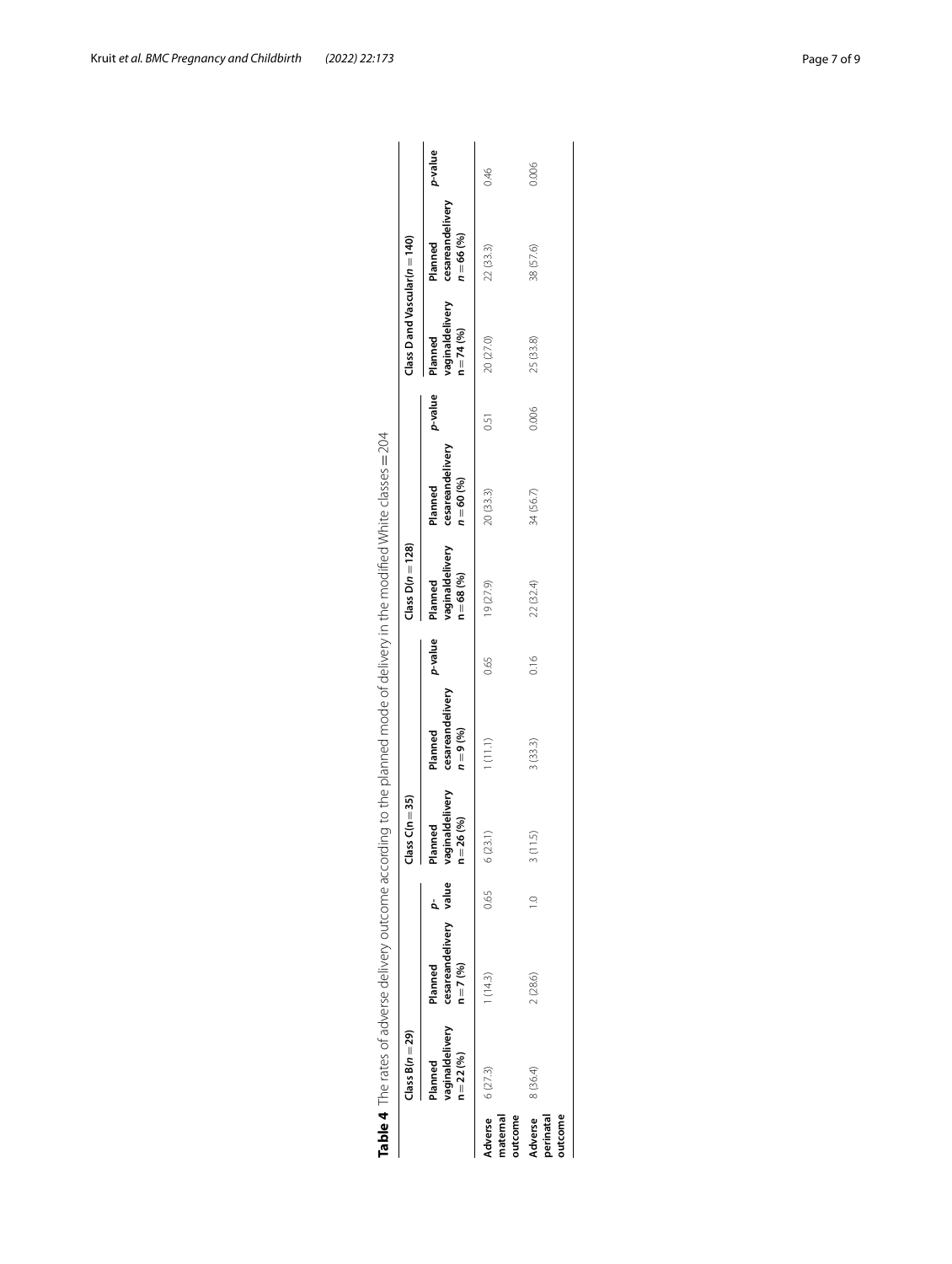|                           | Class B and<br>$C(n = 64)$<br>n(%) | Class D and<br>Vascular ( $n = 140$ )<br>n(%) | Unadjusted OR (95% CI) | Adjusted <sup>a</sup> OR (95% CI) | <i>p</i> -value |
|---------------------------|------------------------------------|-----------------------------------------------|------------------------|-----------------------------------|-----------------|
| Adverse maternal outcome  | 14 (21.9)                          | 42 (30.0)                                     | 1.53 (0.77-2.06)       | $1.44(0.7-2.90)$                  | 0.31            |
| Adverse perinatal outcome | 16 (25.0)                          | 63(45.0)                                      | $2.46(1.27 - 4.73)$    | 2.34 (1.20–4.50)                  | 0.01            |

<span id="page-7-13"></span>**Table 5** The unadjusted and adjusted odds ratios with 95% confdence intervals for composite of adverse maternal and adverse perinatal outcome in White Classa B and C compared to White Class D and vascular women

<sup>a</sup> Adjusted by gestatiol age

lower rates of adverse perinatal outcome compared to planned cesarean delivery, with no diference in the rates of adverse maternal outcome. Induction of labor may a feasible option, although the decision on labor induction should be carefully considered in this high-risk population, especially in women with White class D and Vascular DM1.

## **Abbreviations**

BMI: Body mass index; CD: Cesarean delivery; CI: Confdence interval; CS: cesarean section; DM1: Diabetes mellitus type 1; OR: Odds ratio; VAS: Visual Analog Scale: VD: Vaginal delivery.

#### **Acknowledgements**

Not applicable.

#### **Authors' contributions**

SM gathered the data. LR analyzed and interpreted the patient data. HK was the major contributor in writing the manuscript. All authors read and approved the fnal manuscript.

## **Funding**

This study has received no funding.

#### **Availability of data and materials**

The datasets generated and analyzed during the current study are not publicly available due to institutional policy and limitations of ethical approval involving the patient data and anonymity but are available from the corresponding author on reasonable request.

## **Declarations**

#### **Ethics approval and consent to participate**

The study protocol was approved by the institutional review board of the hospital region (Helsinki and Uusimaa Hospital District Committee for Obstetrics and Gynecology, HUS/3172/2018 and HUS/54/2019). Due to the retrospective nature of the study, written informed consent was waived according to national legislation (Medical Research Act 488/1999, chapter 2 a (23.4.2004/295), section 5 and 10a). The study was performed with the relevant guidelines and regulations and in accordance with the Declaration of Helsinki.

#### **Consent for publication**

Not applicable.

## **Competing interests**

The authors declare that they have no competing interests.

#### **Author details**

<sup>1</sup> Department of Obstetrics and Gynecology, University of Helsinki and Helsinki University Hospital, Haartmaninkatu 2, 00029 HUS, Helsinki, Finland. <sup>2</sup> Department of Internal Medicine, Hyvinkää Hospital Sairaalankatu 1, 05850 Hyvinkää, Finland.

Received: 25 August 2021 Accepted: 23 February 2022 Published online: 02 March 2022

#### **References**

- <span id="page-7-0"></span>1. Harjutsalo V, Sund R, Knip M. Incidence of type 1 diabetes in Finland. JAMA. 2013;310(4):427–8. <https://doi.org/10.1001/jama.2013.8399>.
- <span id="page-7-1"></span>2. Soltesz G, Patterson CC, Dahlquist G, EURODIAB Study Group. Worldwide childhood type 1 diabetes incidence--what can we learn from epidemiology? Pediatr Diabetes. 2007;8(Suppl 6):6–14 PDI280.
- <span id="page-7-2"></span>3. Vuori E, Gissler M, National institute of Finland for Health and Welfare. Perinatal statistics: Parturients, deliveries and newborns 2018. 2019.
- <span id="page-7-3"></span>4. Bell R, Bailey K, Cresswell T, et al. Trends in prevalence and outcomes of pregnancy in women with pre-existing type I and type II diabetes. BJOG. 2008;115(4):445–52. <https://doi.org/10.1111/j.1471-0528.2007.01644>.
- <span id="page-7-4"></span>5. Feig DS, Hwee J, Shah BR, Booth GL, Bierman AS, Lipscombe LL. Trends in incidence of diabetes in pregnancy and serious perinatal outcomes: A large, population-based study in ontario, canada, 1996-2010. Diabetes Care. 2014;37(6):1590–6. [https://doi.org/10.2337/dc13-2717.](https://doi.org/10.2337/dc13-2717)
- <span id="page-7-5"></span>6. Working group set up by the Finnish Medical Society Duodecim and the Finnish Cardiac Society. Gestational diabetes. Current care guidelines. Helsinki: The Finnish medical society Duodecim[www.kaypahoito.f](http://www.kaypahoito.fi). Updated 17.06. Accessed 15 Oct 2016; 2013.
- <span id="page-7-6"></span>7. American Diabetes Association. 14. management of diabetes in pregnancy: Standards of medical care in diabetes-2021. Diabetes Care. 2021;44(Suppl 1):S200–10. [https://doi.org/10.2337/dc21-S014.](https://doi.org/10.2337/dc21-S014)
- <span id="page-7-7"></span>8. White P. Pregnancy complicating diabetes. Am J Med. 1949;7(5):609–16 0002-9343(49)90382-4.
- <span id="page-7-8"></span>9. White P. Classification of obstetric diabetes. Am J Obstet Gynecol. 1978;130(2):228–30 0002-9378(78)90373-3.
- <span id="page-7-9"></span>10. Bennett SN, Tita A, Owen J, Biggio JR, Harper LM. Assessing white's classifcation of pregestational diabetes in a contemporary diabetic population. Obstet Gynecol. 2015;125(5):1217–23. [https://doi.org/10.1097/AOG.](https://doi.org/10.1097/AOG.0000000000000820) [0000000000000820](https://doi.org/10.1097/AOG.0000000000000820).
- <span id="page-7-10"></span>11. Boulvain M, Senat MV, Perrotin F, Winer N, Beucher G, Subtil D, et al. Induction of labour versus expectant management for large-for-date fetuses: a randomised controlled trial. Lancet. 2015;385(9987):2600–5. [https://doi.org/10.1016/S0140-6736\(14\)61904-8\)](https://doi.org/10.1016/S0140-6736(14)61904-8)).
- <span id="page-7-11"></span>12. American College of Obstetricians and Gynecologists (College), Society for Maternal-Fetal Medicine, Caughey AB, Cahill AG, Guise JM, Rouse DJ. Safe prevention of the primary caesarean delivery. Am J Obstet Gynecol. 2014;210(3):179–93. <https://doi.org/10.1016/j.ajog.2014.01.026>.
- <span id="page-7-12"></span>13. Pham CT, Crowther CA. Birth outcomes: Utility values that postnatal women, midwives and medical staff express. BJOG. 2003;110(2):121-7 S147003280202921X.
- <span id="page-7-14"></span>14. Egan AM, McVicker L, Heerey A, Carmody L, Harney F, Dunne FP. Diabetic retinopathy in pregnancy: A population-based study of women with pregestational diabetes. J Diabetes Res. 2015;2015:310239. [https://doi.](https://doi.org/10.1155/2015/310239) [org/10.1155/2015/310239.](https://doi.org/10.1155/2015/310239)
- <span id="page-7-15"></span>15. Rosenn B, Miodovnik M, Kranias G, et al. Progression of diabetic retinopathy in pregnancy: Association with hypertension in pregnancy. Am J Obstet Gynecol. 1992;166(4):1214–8 S0002-9378(11)90608-5.
- 16. Yanit KE, Snowden JM, Cheng YW, Caughey AB. The impact of chronic hypertension and pregestational diabetes on pregnancy outcomes. Am J Obstet Gynecol. 2012;207(4):333.e1–6. [https://doi.org/10.1016/j.ajog.](https://doi.org/10.1016/j.ajog.2012.06.066) [2012.06.066](https://doi.org/10.1016/j.ajog.2012.06.066).